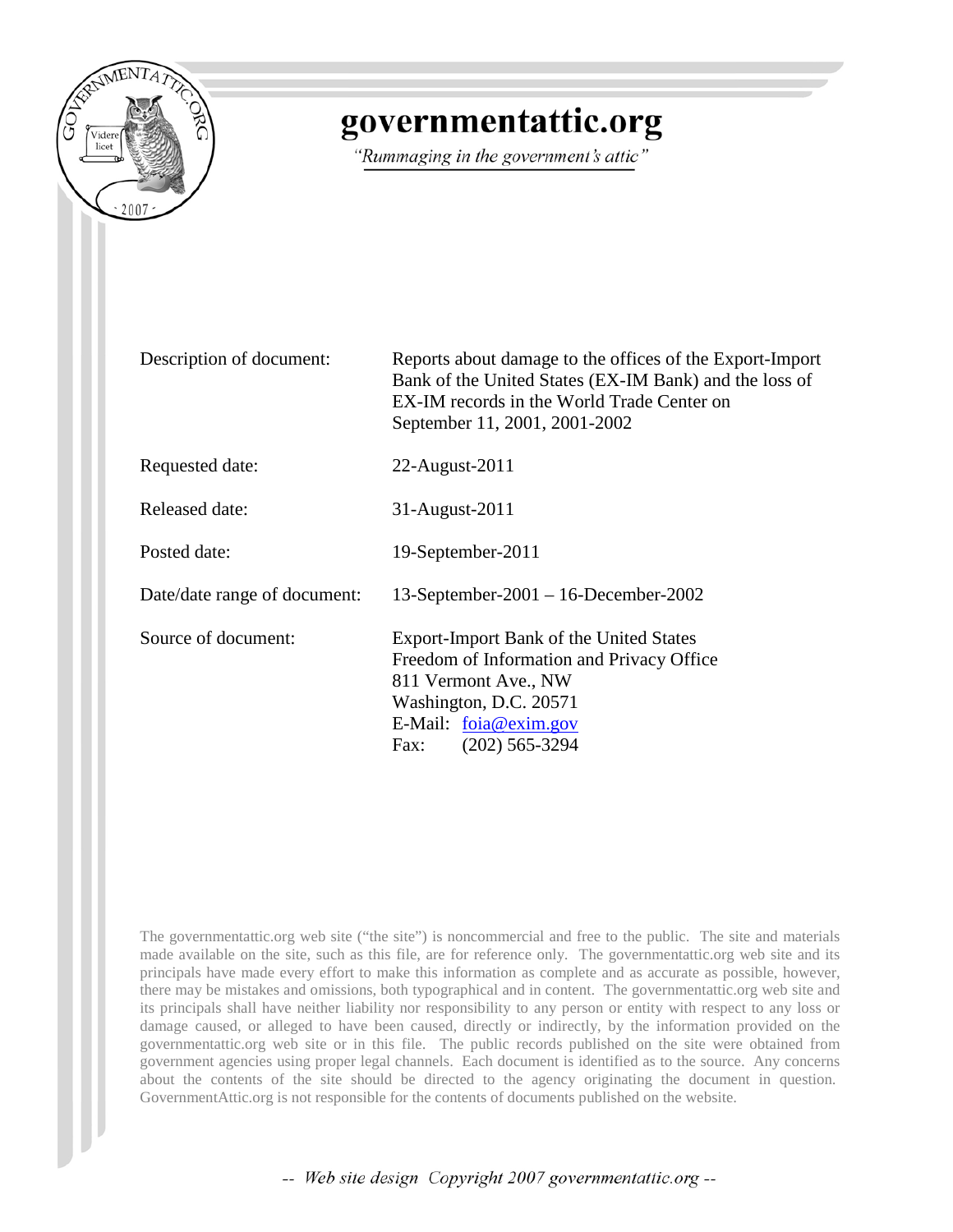

August 31, 2011

Re: FOIA Request #201100095F

This is in final response to your Freedom of Information Act (FOIA) request to the Export-Import Bank of the United States (Ex-Im Bank), which we received in our FOIA office via U.S. Mail on August 22, 2011. You asked for copies of "any and all reports about damage to the Ex-Im Bank offices in Six World Trade Center in September 2001"; and "any and all reports on the loss of records by the Ex-Im Bank in that incident."

A search of our Records Management office, our Office of Administration and Security, our Library and Archives, and our Northeast/Mid-Atlantic Regional Office in New York City did not locate any documents responsive to your request. However, the search of our Archives did locate four documents which you may find to be of interest, although they are not reports. As a courtesy, we are releasing these documents to you in their entirety.

You have the right to appeal the action on this request by writing to the Export-Import Bank of the United States, Attention: Assistant General Counsel for Administration, 811 Vermont Avenue, N.W., Washington, D.C., 20571. Any appeal must be received by that office within 30 days from the date of this letter. The phrase "FOIA APPEAL" should appear on the letter and on the outside of the envelope containing the appeal.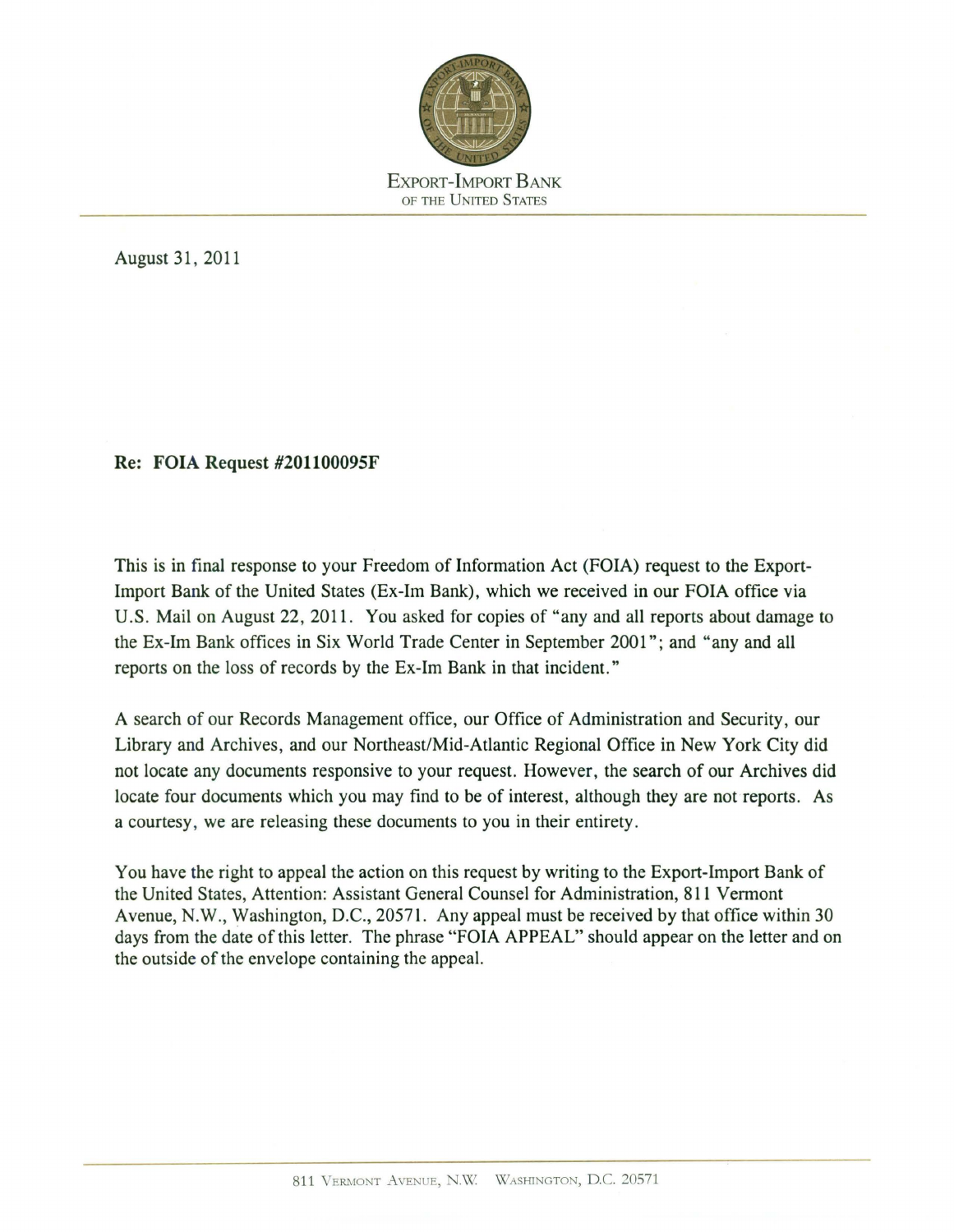**Page Two** 

If you have any questions about your request, please do not hesitate to contact me at (202) 565- 3248 or by E-Mail at dawn.kral@exim.gov.

Sincerely,  $R.RM$ Dawn R. Kral

FOIA Public Liaison

Enclosures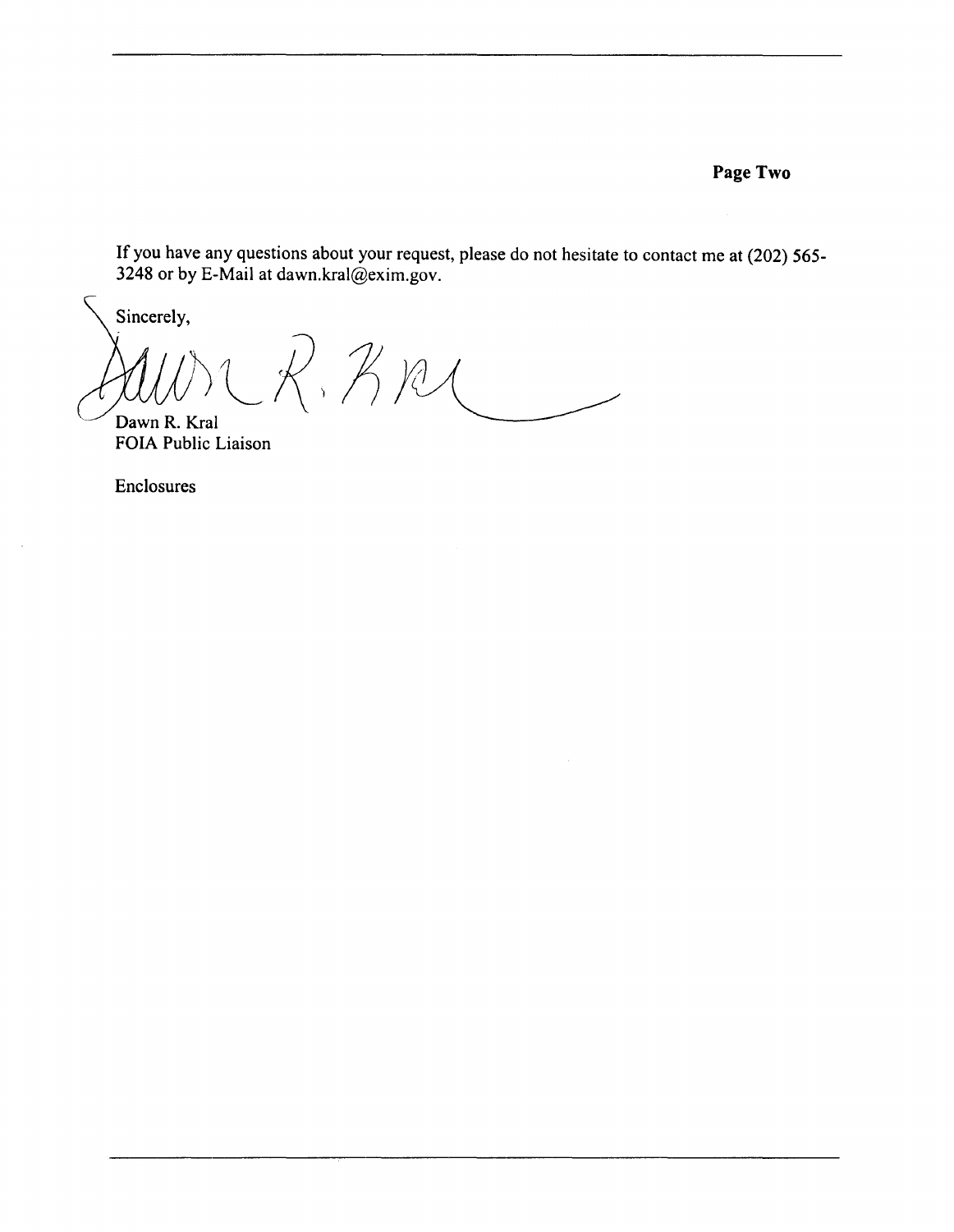EDUARDO AGUIRRE VICE CHAIRMAN



EXPORT-IMPORT BANK OF THE UNITED STATES

April 3, 2002

Delcour S. Potter Chairman, President, and Chief Executive Officer Private Export Funding Corporation 280 Park Avenue New York, New York 410017

Dear Mr. Potter:

I wish to again express my appreciation, and that of the Bank's Board of Directors, to you and to PEFCO and its Board, for hosting Ex-lm Bank's New York Regional Office since the events of September 11.

Your generous offer to provide office space for our New York Office when the space we had been occupying in the World Trade Center was destroyed typifies the outstanding cooperation between our two institutions over the past 30 years in support of U.S. exports. We greatly appreciate not only the temporary use of PEFCO's office space but also the many day to day courtesies that PEFCO extended to our staff.

As our staff re-locates to new space provided by GSA, John Lavelle and our entire New York Regional Office staff join me and our Board in expressing our thanks. We look forward to continuing to work closely with PEFCO in the future in support of our mutual mission to assist U.S. exports.

Sincerely,

cc: Grandmaison, Renberg, Weaver, Hess, Redway, Lavelle

 $+6.0028$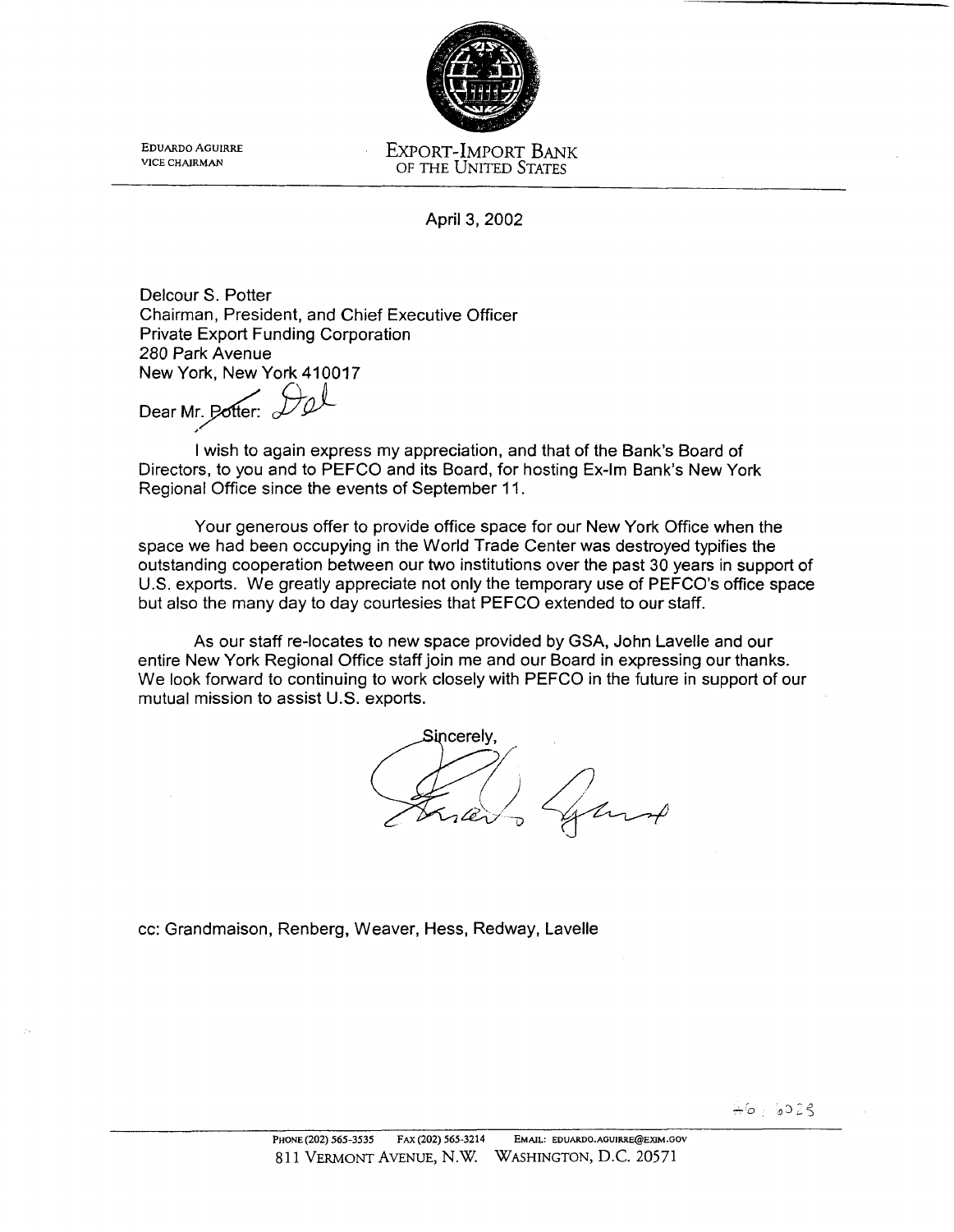

Chairman's **O**ffice 0CT 0 9 2001

College Rark, Merghand.

ಕ್ಯಾರಾ ಆ

40-6001

John E. Robson President and Chairman Export-Import Bank of the United States 811 Vermont Avenue, NW Washington, DC 20571

Dear Mr. Robson,

On behalf of the staff of the National Archives and Records Administration (NARA), I would like to express our sympathy for the losses experienced by the Export-hnport Bank of the United States as a result of the tragic circumstances at the World Trade Center in New York City on September 11. We commend the men and women who are working so hard to continue the Export-Import Bank's operations throughout this trying time.

As recovery operations continue, your staff may discover that records needed to document Export-hnport Bank matters or provide operational information have been destroyed. It is possible that temporary records currently stored in NARA records storage facilities may be helpful in reconstructing missing or destroyed documentation.

To that end, NARA staff will contact your records staff to determine if the destruction of any eligible records should be delayed. NARA will delay for up to six months, at no cost to the Export-hnport Bank, the regularly scheduled destruction of any records belonging to Export-hnport Bank offices that were located in the World Trade Center. If you have any questions concerning temporary Export-hnport Bank records currently stored at NARA's records center in Lee's Summit, Missouri, the NARA repository that serviced the World Trade Center agencies, please have your staff contact Dean Donovan, Director, at 816-823-5230, or by email at dean.donovan@nara.gov.

If you have any other questions about your New York -based records or need recordsrelated assistance, please contact Diane P. LeBlanc, NARA's Regional Administrator for the Northeast Region, at 781-647-8745, or by email at diane.leblanc@nara.gov.

The staff at NARA joins the rest of the Federal workforce in sending our condolences to the Export-hnport Bank employees who have been affected by this tragedy.

Sincerely,  $:$  Carl

OHN W. CARLIN Archivist of the United States

*National Archives and Records Administration*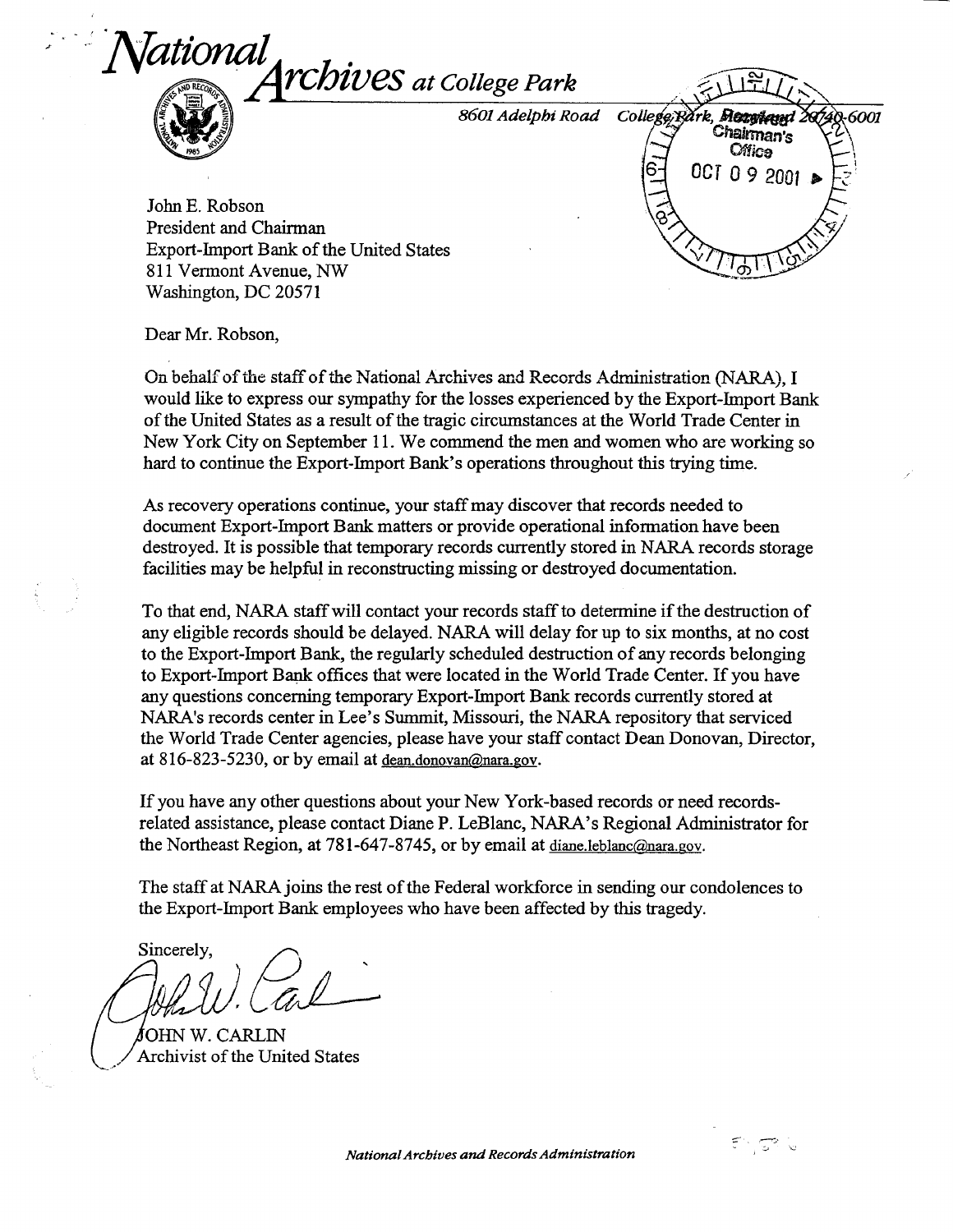$\mathbf{v}^{(i)}$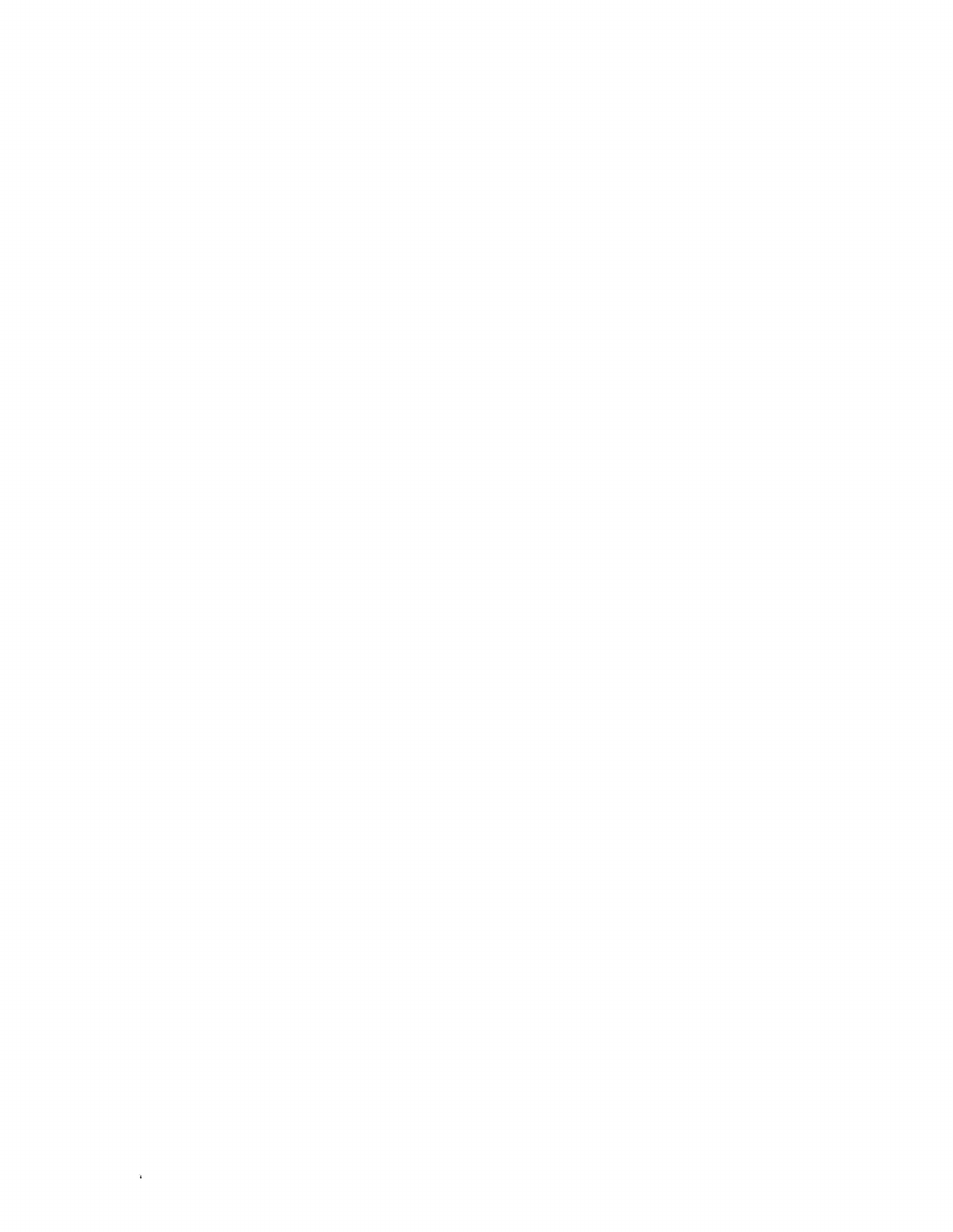

JAMES H. LAMI!RJGHT ExPORT-IMPORT BANK SPECIALASSISTANTTOTHECHAIRMAN OF TI-lE UNITED STATES

September 13, 2001

Mr. John Cloud Special Assistant to the President For International Economic Affairs **VIA FACSIMILE** 

Dear Mr. Cloud,

 $\ddot{\phantom{0}}$ 

The Chairman mentioned his conversation with you this morning. As you gather information on USG responses to the September 11 tragedy, we thought it might help for you to see a list of activities here at Ex-lm. The attached page summarizes our efforts to date. Please call if you have any questions or comments.

Thank you.

Sincerely, Jim Lambright

 $F^{\parallel}$  ,  $S^{9/3}$ 

PHONE (202) 565-3515 FAX (202) 565-3513 EMAIL: JIM.LAMBRIGHT@EXIM.GOV 811 VERMONT AVENUE, N.W. WASHINGTON, D.C. 20571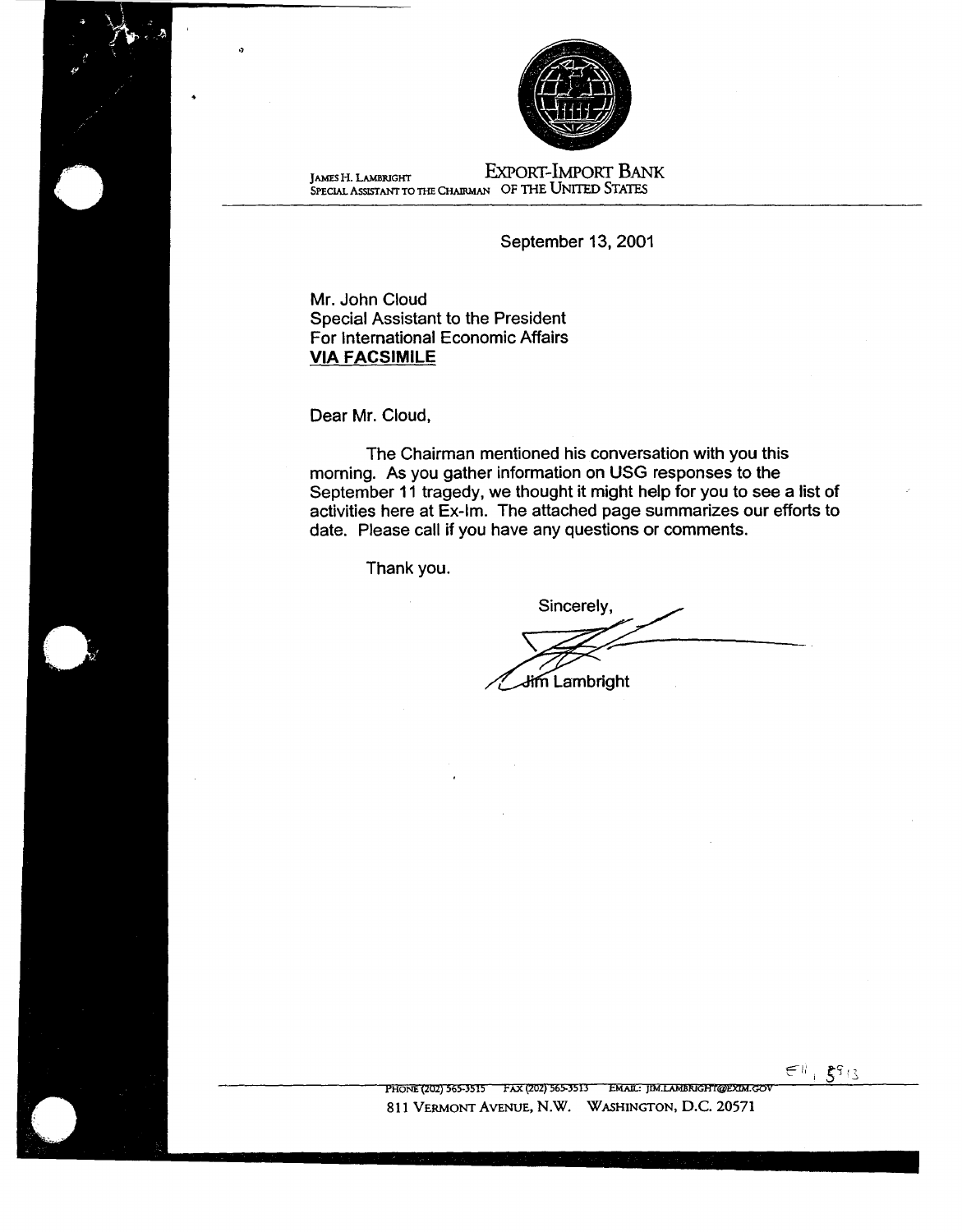## Export-Import Bank of the U.S. Responses-to-Date to September 11 Tragedy September 13, 2001

- The Chairman, John Robson, made individual calls to each employee of  $Ex$ -Im Bank's New York office. While the building housing the Bank's New York office was demolished (#6 World Trade Center), all employees were accounted for and uninjured. These employees are:
	- o John Lavelle

 $\cdot \cdot \cdot$ 

- o Thomas Cummings
- o Sharyn Hess
- o Jennifer Drakes
- The Chairman walked through all floors of the Bank on September 12 and conducted visits with each operating group in the Bank. Regional offices called in to participate.
- The Chairman directed the director of the Bank's New York office to offer counseling and at-home work capabilities to all New York staff as needed.
- Security was increased in the parking garage and at all entrance points.
- Periodic Bank-wide voice mails on September 11 advised employees to continue monitoring media and voice mail for instructions on when to return to work.
- Periodic Bank-wide e-mails have notified staff of blood donation logistics and contact information for relief-effort organizations. Employees were notified that leave would not be charged to take time to donate blood.
- An Employee Assistance Plan meeting has been scheduled to brief staff on coping techniques and counseling availability.
- A long-scheduled aU-employee meeting will be held September 20 to address Ex-1m Bank issues, however, the Chairman will probably mention the September 11 tragedy.
- At the request of Senate Appropriations Committee staff, Ex-Im submitted an estimated need for \$500,000 for increased security and relocation of New York staff (from #6 World Trade Center). This may be included in anticipated disaster relief supplemental appropriations.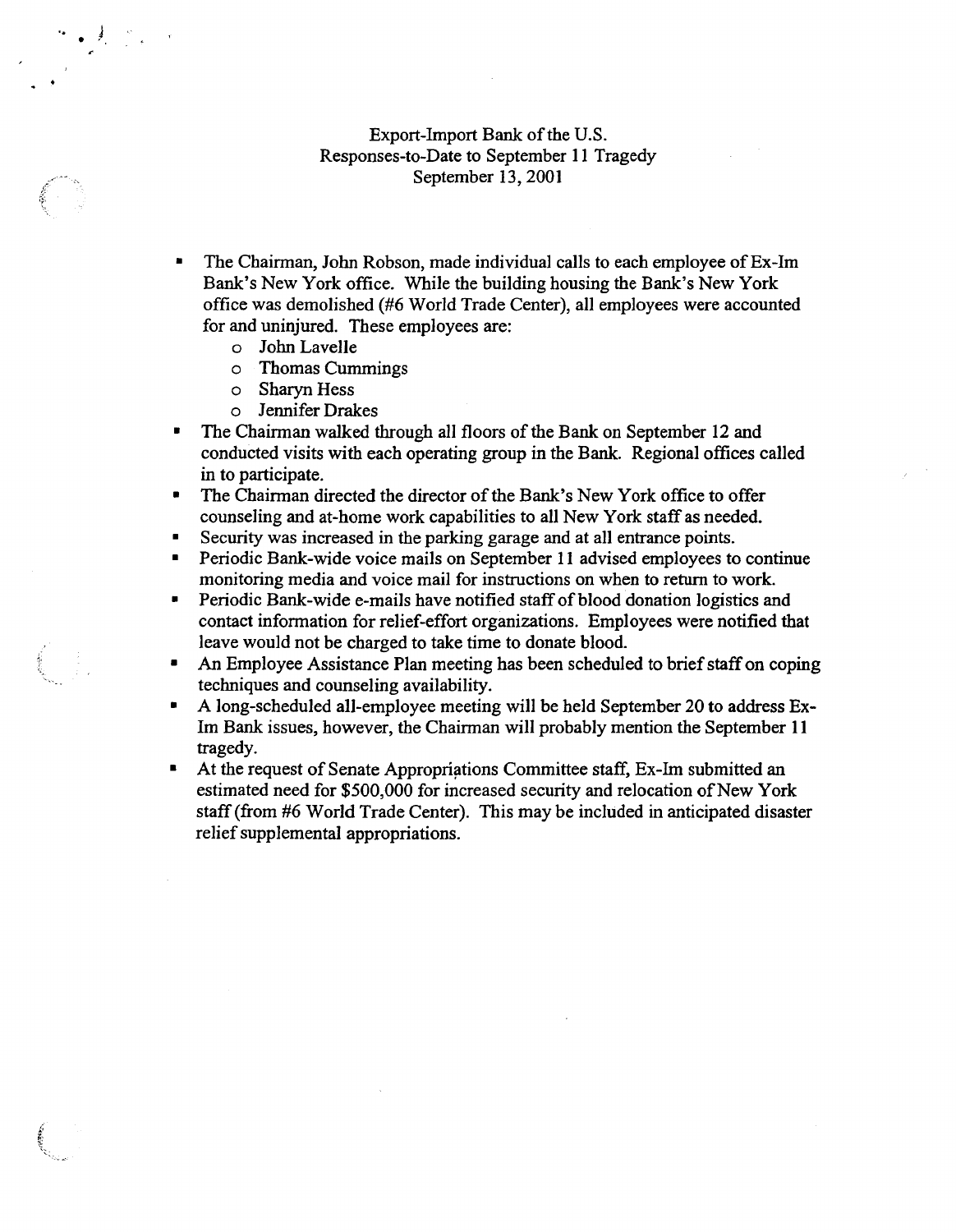÷,  $\ddot{\phantom{0}}$ 

 $\frac{1}{2}$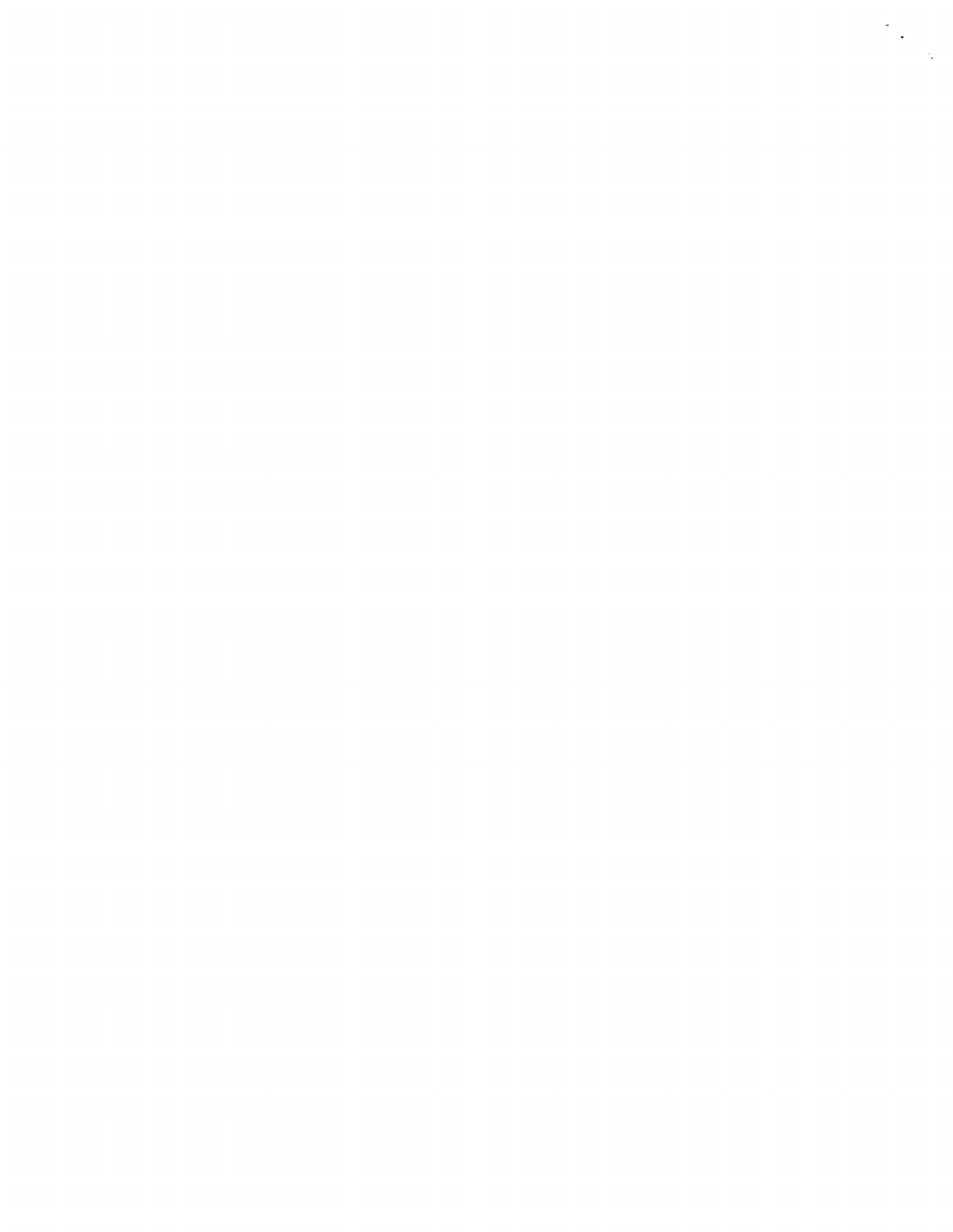Remarks by Dan Renberg Member of the Ex-Im Bank Board of Directors at Opening of Ex-Im Bank New York Regional Office Dec. 16, 2002

- This historic reopening of our joint commercial offices serves both as a reminder of the tragic events of September 11, 2001 and of the ability of our government to respond to the needs of its citizens in times of crisis. Through the valiant effort by Ex-ImBank staff, exporters in the New York region were able to earn their livelihood, and now will be able to do so even more effectively.
- It means a lot to me to be part of this occasion.
- This office truly exemplifies the great spirit of New York, and New Yorkers- what President Bush called an amazing spirit of sacrifice and patriotism and defiance
- As the President has said: "Terrorists attacked a symbol of American prosperity. They did not touch its source.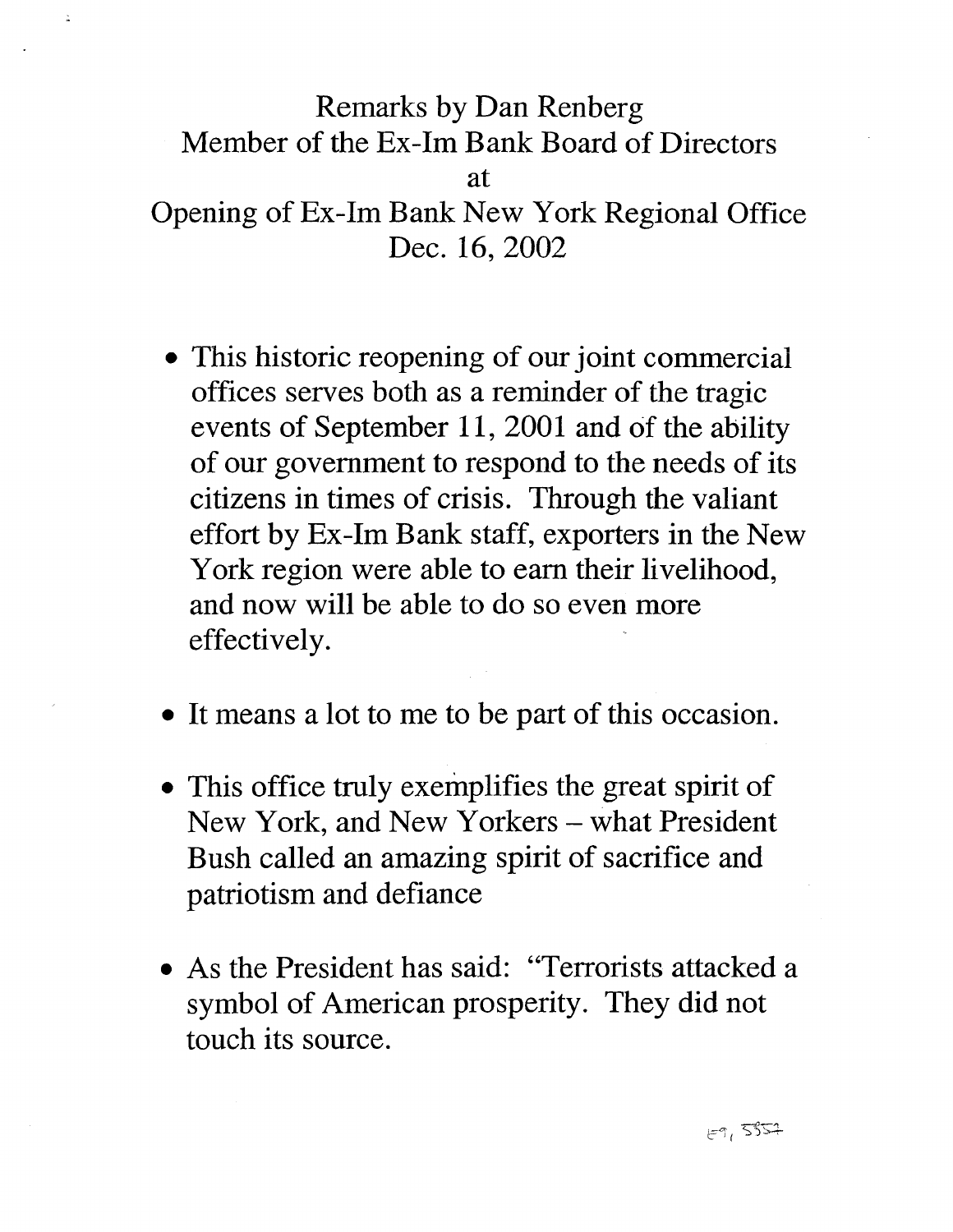- "America is successful because of the hard work and creativity and enterprise of our people. These were the true strengths of our economy before September  $11<sup>th</sup>$ , and they are our strengths today."
- The staff of Ex-Im Bank's New York regional office has demonstrated that strength in spades.
- John Lavelle, Tom Cummings and Jennifer Drakes were in their World Trade Center offices when the terrorist attack came.
- Sharon Hess was in mid-town Manhattan at a training seminar.
- They felt directly the shock of what happened, the grief of losing family and childhood friends.
- But they struggled through, worked together, and came back.
- First they worked out of their own homes.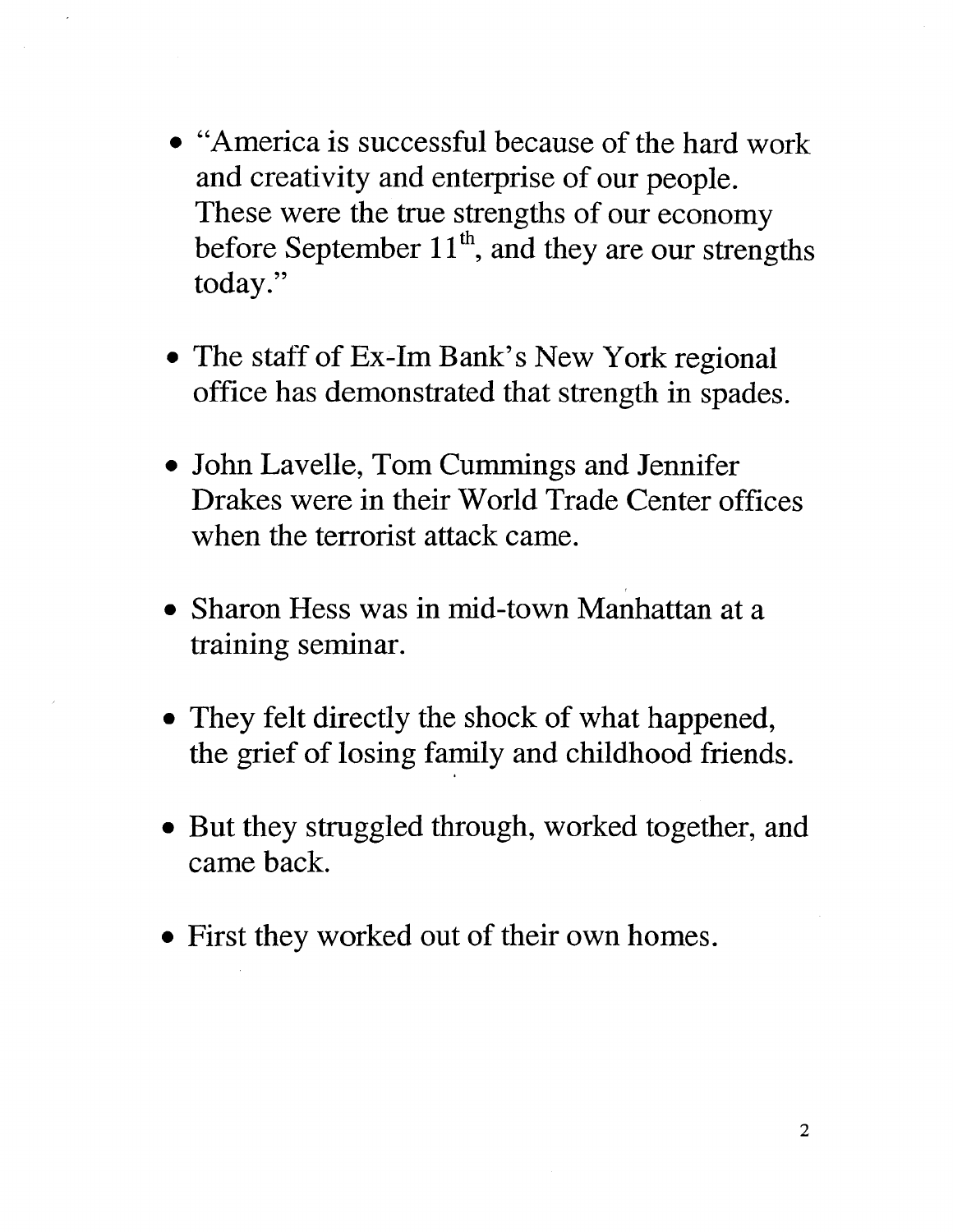- Then out of PEFCO's offices (starting in October 2001), and we thank our partner organization for helping us during that time.
- I know none of you will ever forget what happened on September 11, 2001.
- But in the spirit of true New Yorkers, in honor of those lost, you determined to go back downtown, to make a statement that this attack would not shake you, and that you would never give up.
- Now you are back downtown in Ex-Im Bank's own offices, at 20 Exchange Place. (Since late April)
- Because of your personal fortitude, Ex-Im Bank has been able to continue playing its important role in the vital New York marketplace, the financial capital of the world.
- There are more trade finance banks and international companies large and small located in the greater New York metropolitan area than anywhere else in the world. It is a true melting pot.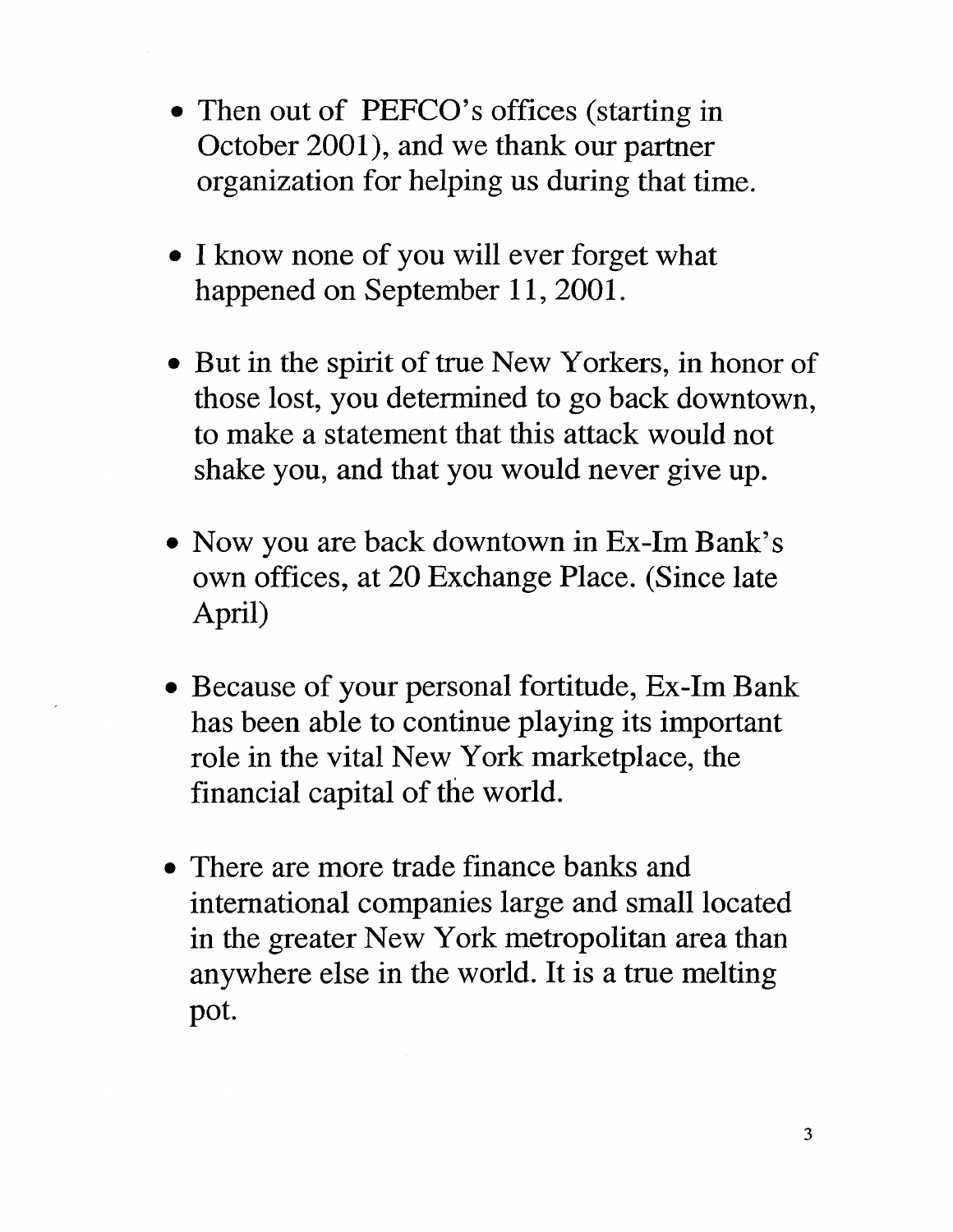- Your work here demonstrates that.
- In New York State from fiscal year 1997 through 2001, Ex-ImBank helped 295 companies in 97 communities to export \$2.9 billion of goods and services.
- Right here in the city, our support has ranged:
- From I & E Tire Corporation, a 40-year-old small business in Brooklyn, that used Ex-Im Bank short-term insurance to expand in 21 overseas markets,
- To Coty Enterprises Inc. of Staten Island which used an Ex-1m Bank medium-term loan guarantee to support sales of dump trucks and loaders to Ghana,
- To Globex International of New York City, which used an Ex-Im Bank working capital guarantee to fill \$14 million of frozen poultry orders from Taiwan, Russia and Korea. Ex-1m Bank financing has helped Globex maintain six jobs.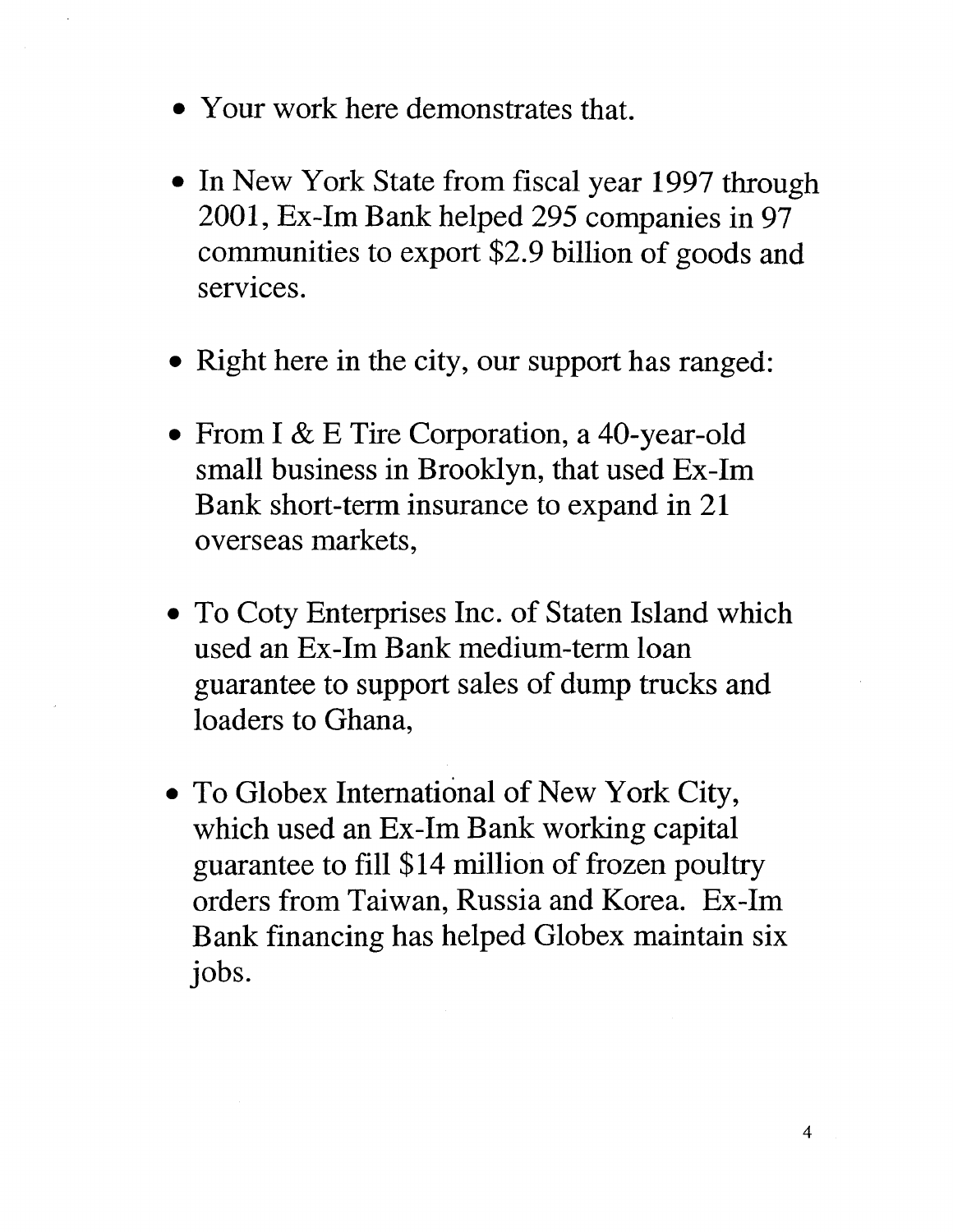- A month after the terrorist attack, Ex-Im Bank short-term insurance enabled Recognition Systems a small manufacturer of photographic films located in Port Washington on Long Island, to sell its products in Mexico, the UK and Iceland.
- The New York regional office also handles Mid-Atlantic region customers. B&B leather, a small business in Charlotte, North Carolina, sold leather goods to Germany, Canada and Italy backed by Ex-Im Bank small business credit insurance.
- Small business mandate  $-20\%$ . Already nearly 90% of all transactions on behalf of small business.
- One of the great things about being co-located with the US Export Assistant Center is that we can provide one-stop-shopping with our fellow trade-related federal agencies, including Commerce, SBA.